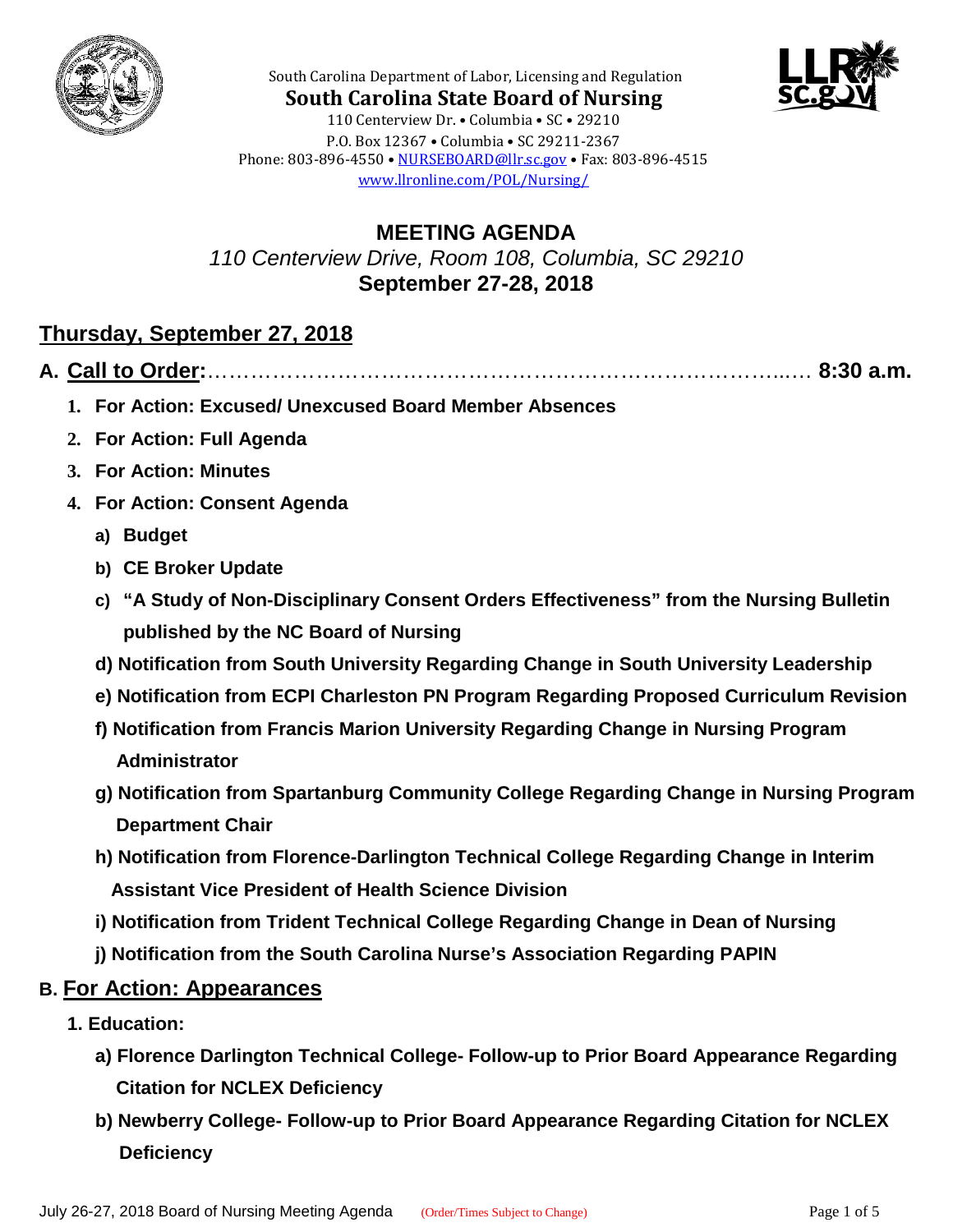- **c) Marion County School of Practical Nursing- Request for Continuation of Board Approval (ADN Educated RN as Adjunct Clinical Instructor and Skills Lab Assistant)**
- **2. Hearings/Discipline (Confidential/Closed Session): Office of Disciplinary Counsel**

**Case Number**

- **2017-149**
- **2017-395**
- **2018-263**
- **2017-594**
- **2017-215**
- **2017-407**
- **2015-524**
- **2016-261**
- **2016-579**
- **2016-60**
- **2018-247**
- **2016-535**
- **2015-634**
- **2016-763**
- **2016-461**
- **2017-327**
- **2016-252**
- **2016-741**

|--|--|--|

## **D. Appearances Continued**

- **1. Office of Investigations and Enforcement (OIE)- Mark Sanders (Closed Session)..…..12:30 p.m. a) Investigative Review Committee (IRC) Report**
	- **b) Statistical Report**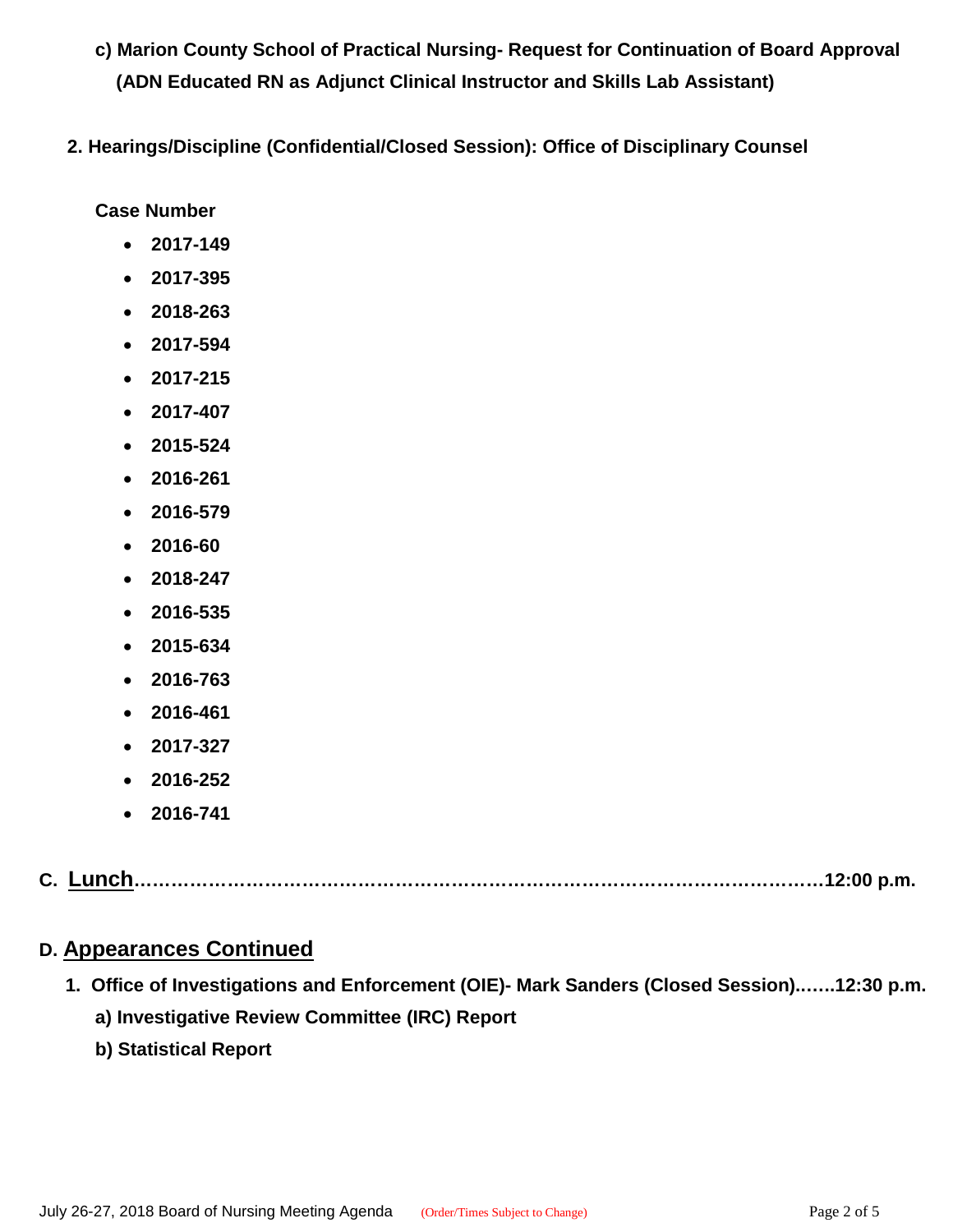**2. Hearings/Discipline (Confidential/Closed Session): Office of Disciplinary Counsel…..1:00 p.m.**

**Case Number**

- **2017-362**
- **2018-26**
- **2017-332**
- **2015-420**
- **2017-403**
- **2016-219**
- **2017-37**
- **2011-335**
- **2015-704**
- **2015-165**
- **2015-676**
- **2016-316**
- **2016-129**
- **2017-380**
- **2018-68**

# **E. Adjournment for the Evening**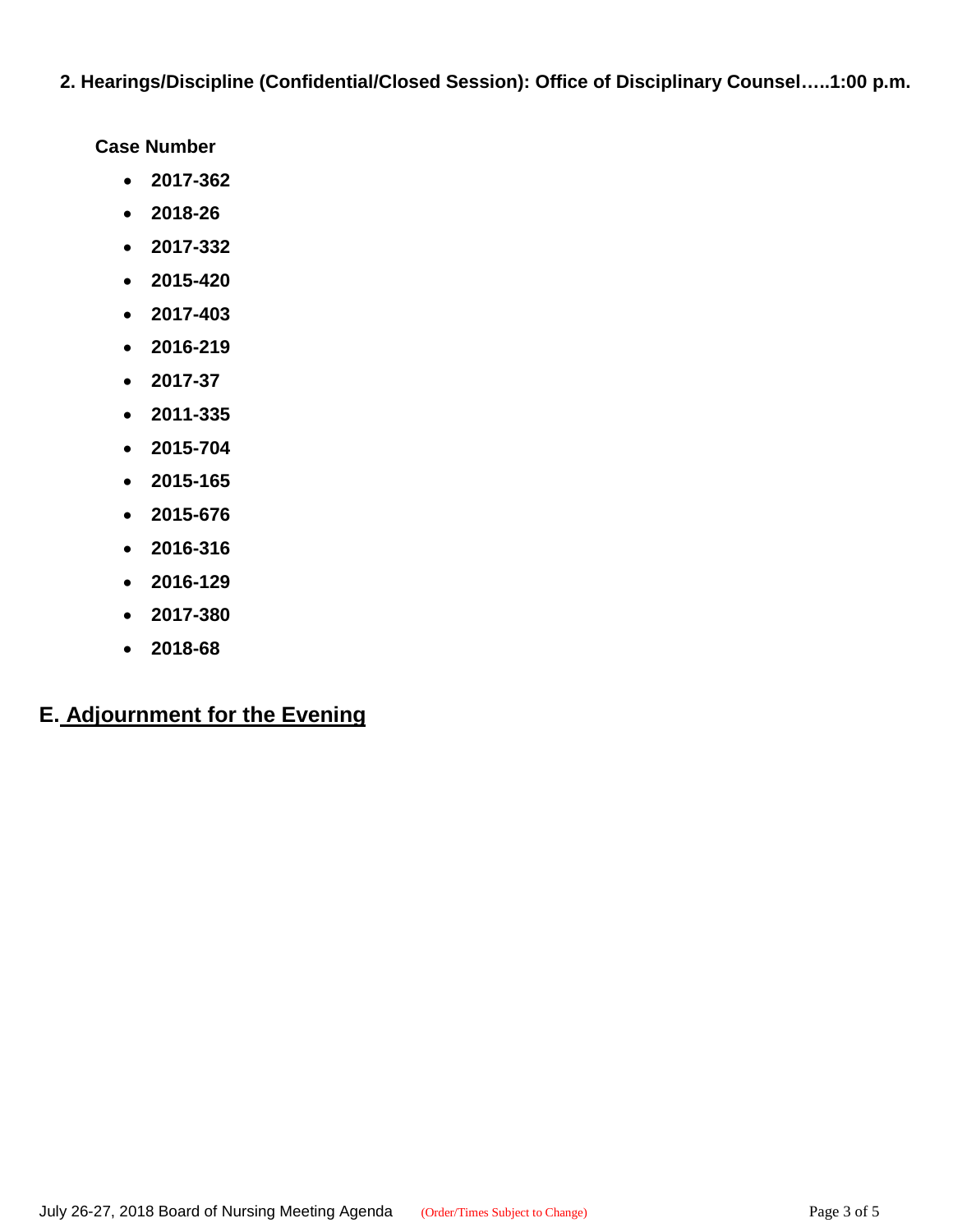## **FRIDAY, SEPTEMBER 28, 2018**

**F. Call to Order………………………………………………………………………… 8:30 a.m.**

## **G. For Action: Appearances**

**1. Application Appearances (Confidential/ Closed Session)- Board of Nursing Compliance Staff**

- **Applicant One LPN/Renewal**
- **Applicant Two RN/Renewal**
- **Applicant Three RN/Exam**
- **Applicant Four LPN/Endorsement**
- **Applicant Five LPN/Endorsement**
- **Applicant Six LPN/Endorsement**
- **Applicant Seven RN/Endorsement**
- **Applicant Eight RN/Disciplined Reinstatement**
- **Applicant Nine RN/Disciplined Reinstatement**
- **Applicant Ten RN/Reinstatement**
- **Applicant Eleven APRN Reinstatement**
- **Applicant Twelve APN/RX Application Matter**
- **2. Recommendations from the Nursing Practice & Standards Committee-**

#### **Mindy Carithers, Nurse Practice Consultant**

- **a) Advisory Opinion: Nursing Management of Invasive Devices**
- **3. Just Culture Updates from the Office of Disciplinary Counsel- Matrix Revision Approval Tina Brown, Megan Flannery, and Ashley Thompson**
- **4. Hearings/Discipline (Confidential/Closed Session): Office of Disciplinary Counsel…..….1:00 p.m. Case Number**
	- **2005-82**